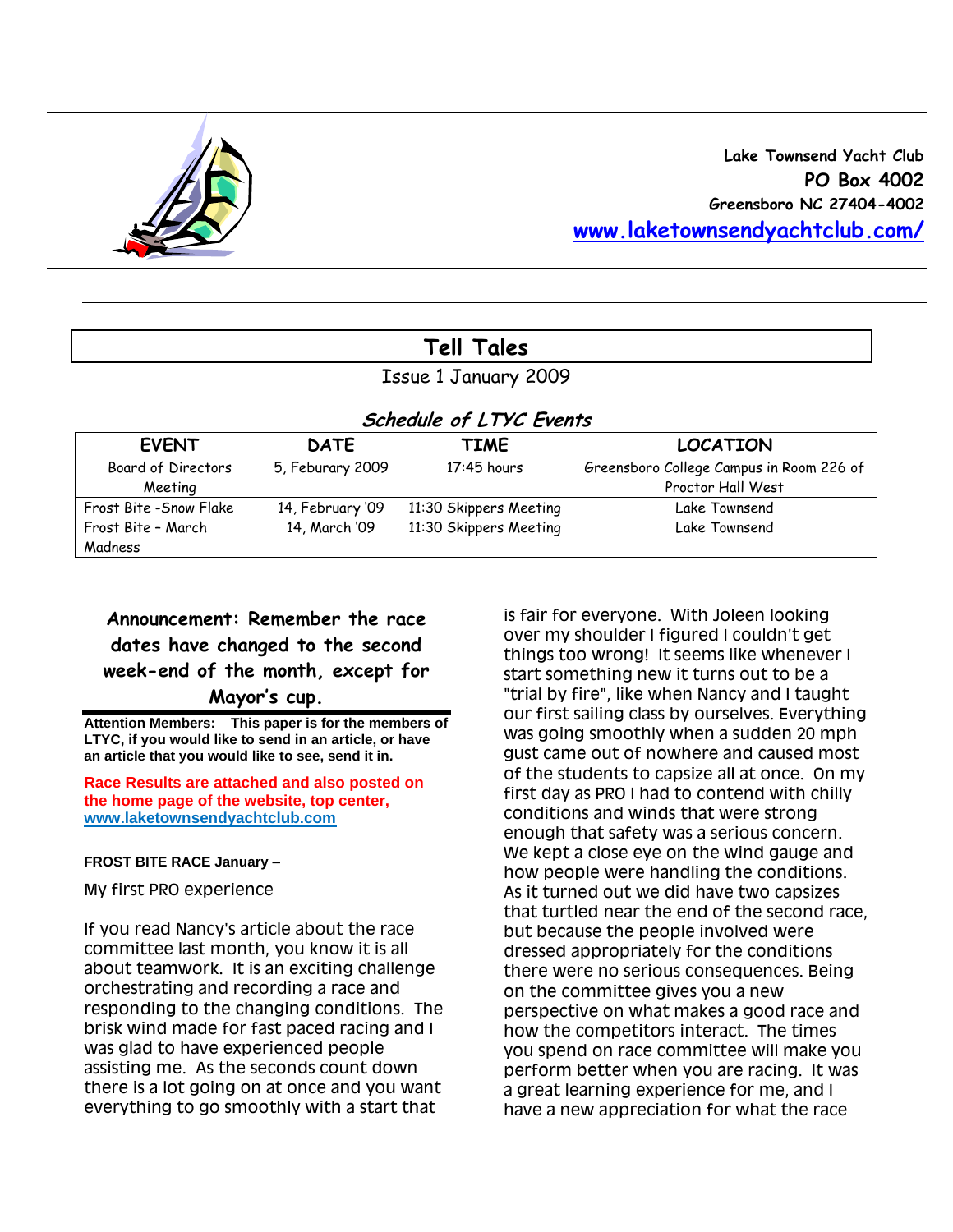committee does for us all every race weekend. You can be sure that the next time I cross the finish line the race committee will hear a loud "Thank You!!!" hailing from Flying Scot 3801! (Uwe Heine)



**I notice reading the section that Uwe wrote that he didn't mention Phil's capsize. Phil does in his comments about January's race:**

Being as close to the water and as close to capsize as I am on a small dinghy, I don't always get the big picture of what is going on with the rest of the fleet.

The capsize was the most exciting part of the day. As many times as I've capsized the thing, I'm getting quite handy at righting it again. The RC seemed entertained by the whole episode as it was within about 50 feet of them.

I don't remember much in the second race other than the capsize and the tight finish I had being the 5th boat of about 5 boats that all seemed to cross within seconds of each other. During the capsize recovery I may have fouled a Scot who had to change course to miss my out of control boom that I couldn't retrieve. Sorry.

In the first race, I was just trying to get clear so I could get off to a good start against John in his Laser. As it turned out the wind shifted slightly and I ended up closer to the pin than I'd hoped. Fortunately this was a lucky shift for me as this made the pin end heavily favored. Half way

down the first leg there was another shift right in my favor right as I wanted to tack anyway, so I might have looked smart when I was really lucky. The rest of the race was just a matter of trying to keep the boat flat.

I had intended to crew on a Scot if that would get another boat on the water. When I saw John, it was tough to pass up the chance to match wits with another Laser being sailed by a better sailor than I. In the future IF I am the only Laser (and my son is not there on Sunfish) I'd be happy to crew and stay dry. (Phil Andrews)

**One of the boats that capsized was Bart on the Y-Flyer that he was racing – he mentions being grateful for wearing the appropriate clothing.. ( I am reading into this that I get to go shopping.! )** 



My hat is off to the LTYC for everything they did for our boat (the Y flyer ) individually and for the whole group of racers. It was a big day for all. The starting sequence did have me baffled, but that is easily done, too many years of the old 10- 5- 1 minute start sequence. I told my crew Alex that we would start every time we heard a sound just to be sure!

We managed the day well except for that one 19 knot gust that was reported at our finish. You can either hike hard, or lean in to uncleat the jib. We tried the hiking hard but I notice on a Yflyer that once you reach a certain heel angle, you are done hiking or steering. It is jumping off time. My biggest concern was for Alex and getting her out of any tangles in the rigging. A sad story of a young child being dragged to their death in a sinking boat is still on my mind years later. The boat turtled too quickly to get to the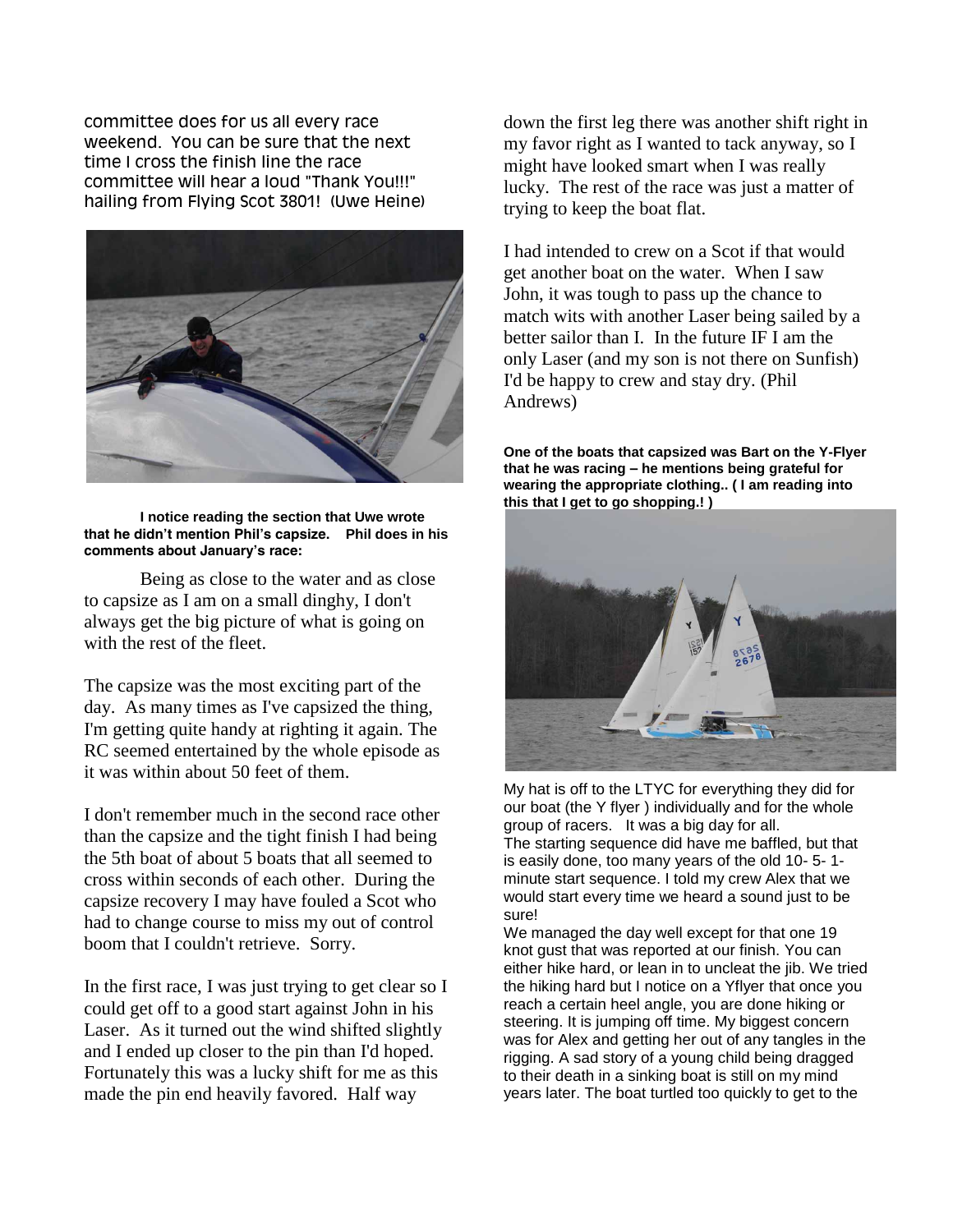centerboard, so up on the turtle shell we crawled. I am glad we decided to wear our foul weather bib overalls, they provide a great deal of protection, even when your undergarments are soaking. I was never cold or miserable (well, walking around in wet bluejeans for 2 hours is no treat). Those overalls really cut the wind and spray, and I would suggest if you have a pair, wear them.

The boat (which I am borrowing) has zero floatation, and as it is named the Flying Pig, it was an absolute piggy feeling trying to tow that swamped thing back to the marina. My hat (soaking wet at this point) is off again to the rescue crew who had better ideas on how to tow it in than I did. We tied the boat beside the motorboat to tow in, rather than behind (which failed the first time).

For now, I am engineering a floatation system, which includes every 2 liter bottle and milk jug I can find to cram in the boat. I don't drink sodas or milk too often so It is slow going. I have two air bags that will go into the bow also. While the boat will swamp again, it will float a little higher.

Alex and I are really enjoying sailing at LTYC and look forward to more adventures (hopefully dry ones) as the year goes on.

(Bart Streb)



#### **From Joleen:**

30 people, 13 Boats, 3 Capsizes, 1 broken boom, 2 pots of Shrimp & Grits, 5 lbs of Chicken Wings, 2 bags of potato chips, one trip to Urgent Care, and winds ranging from 6-19 knots. Made for a fun and exciting day at Lake Townsend.

Once again, LTYC hospitality was in full force as RC had Coffee, cocoa, and Shrimp & Grits for the sailors in the morning and

chicken wings & munchies ready on shore when the sailors returned.

Race Committee was set and ready for racing right on time. Interestingly enough, the sailors didn't quite appreciate the "Sail whatever you like" course signaled by RC. Rather, RC forgot to post the course, and after the Preparatory signal, a few sailors pointed out that they couldn't race without a course. Ooops, AP experience/practice for both the Race Committee and the sailors. RC quickly posted the course, then brought AP down, forgetting to first bring the class flag down. RC quickly yanked the class flag down and continued the sequence, watching the sailors to see if any of them "noticed". When two boats started one minute early, RC said yup, two boats synched up with the class flag being up when AP came down, and again went up with AP. As they say, 3rd time's a charm and starting practice is good for everyone!.

Unfortunately, during those starting exercises, Tom Bews/Bob Darby broke the boom of their "new" Flying Scot and headed back to the Marina.

Two races were held, each taking about 21 minutes for the first finisher. RC decided better not run any additional races so as to get everyone back to shore while the getting was good. Well, that was the theory anyway.....

The y-flyers battled it out for daily honors, and ended up with a tie. Not sure how the tiebreaker is broken, as the SIs are silent on that. Maybe, we break the tie by most elegant capsize of the day - gee - that would be Bart & Alex.

Jack Griffin and Scott Cesar maintain their first place standing, though still only by one point with Bart making great headway in catching up. Phil Andrews is still holding his 3rd place, even with his downwind capsize performance for race committee.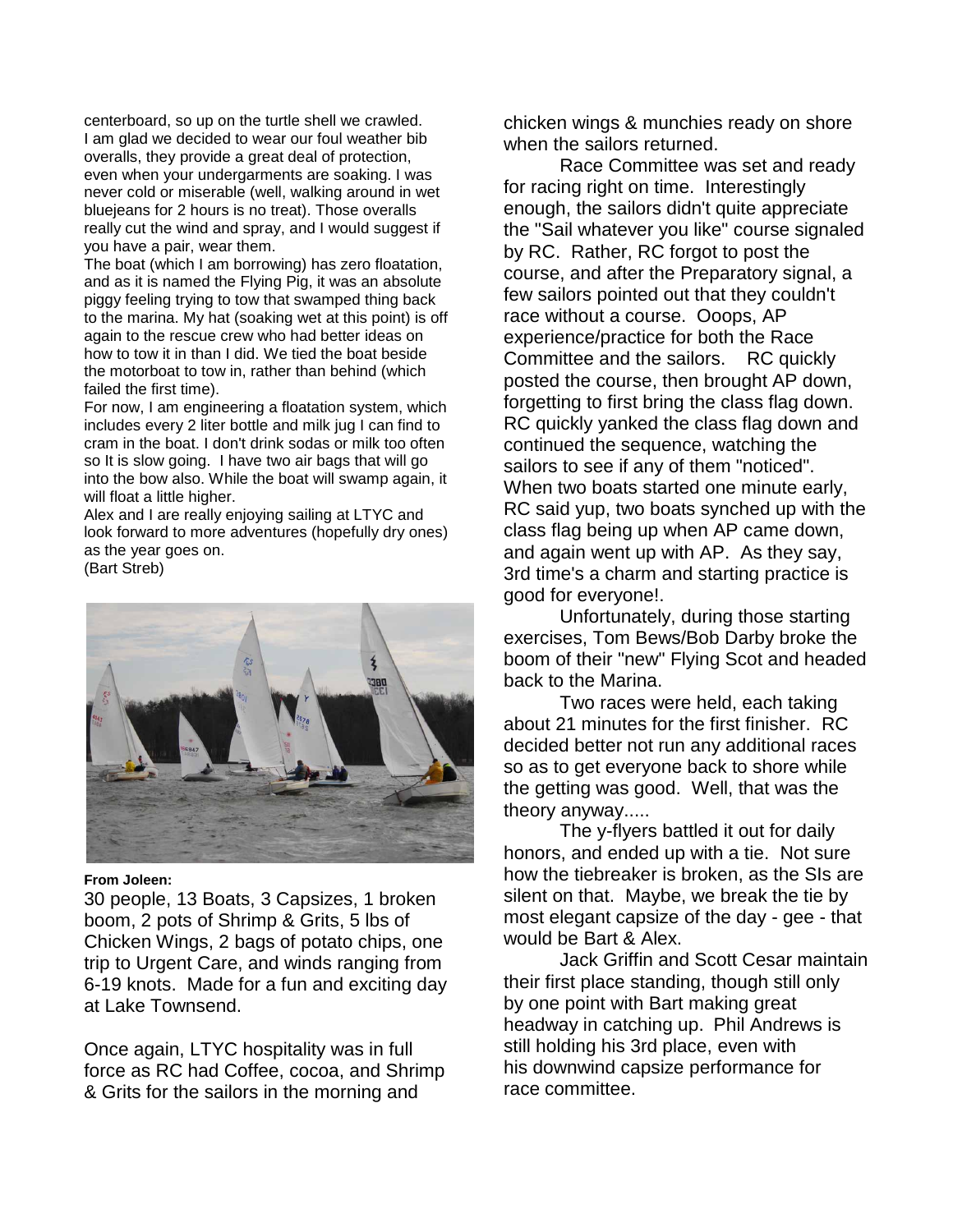Fred and Barb are still holding their fourth place finish.

Alas, Uwe found out just how much serving on Race Committee can kill your standings with the Lake Townsend winter series scoring, and dropped from 2nd to fifth. Phil Andrews - Laser - adjusted over Jack/Scott - Flying Scot - in Race 1, but Jack/Scott managed to stay 3 corrected seconds ahead of John Fragakis-laser Phil adjusted ahead of Fred/Barb -Flying Scot in race 2.

Boy, it must be annoying to be in a Scot with a Laser just off your transom. But all was not bad for the Scots, Eric Rasmussen/Nancy Collins adjusted over Robert/Lucas Bouknight in their Lightning in Race 2. (Eric Rasmussen's first time at the helm of a Flying Scot, first time racing in a Flying Scot even.)

Hats off to our Race Committee for a job very well done,

Uwe Heine - 1st time PRO (was this really only his 2nd time RC)

Debbie Reynolds

Wendell Gundlach (also race photographer) David Young Adam Zahand

### **And lastly from the crew of the Buccaneer.**

Joleen, Glad to hear that no one is worse for the wear. We were at as least as confused as anyone about starting sequences, but we are several rulebooks behind still instinctively looking for the White-Blue-Red sequence ("We Be Racing"). We are delighted to learn that what we saw on Saturday is not quite conventional: at any rate we are consulting the rules and plan to be up to speed on starting sequences before the next race. We could have stayed closer to the RC boat but on the buccaneer in that wind we were constantly fighting for control and were not confident that we could guarantee our ability to stay clear or to even stay upright. We brought a lot of water in with us as a result of a jibe-gone-bad which came dangerously close to a broach: I can't

recall why I thought I could get away with a gybe in that wind (a gust caught us right in the middle of it), but the cold brain functions a little differently. We wouldn't call those races "a lot of fun", but we learned a few things and are glad to have done them. Somehow our wind-vane blew off: I have never had that happen before and am still a bit mystified. It didn't break off, it blew off...One of the things we learned is our limits: we were at them both in terms of temperature and wind velocity at least until our skills and our gear get significant upgrades. See you in February if we are at 45 degrees or above and eighteen knots of wind or less. (Scott & Debbie Morton)

#### **NOTICE:**

**Lake Norman is hosting a "How to conduct a race seminar Feb 28th. For details see the link below:**

**[http://www.lakenormanyachtclub.com/content.aspx?p](http://www.lakenormanyachtclub.com/content.aspx?page_id=87&club_id=716915&item_id=71781) [age\\_id=87&club\\_id=716915&item\\_id=71781](http://www.lakenormanyachtclub.com/content.aspx?page_id=87&club_id=716915&item_id=71781)**

**\*\*\*\*\*\*\*\*\*\*\*\*\*\*\*\*\*\*\*\*\*\*\*\*\*\*\*\*\*\*\*\*\*\*\*\*\*\*\*\*\*\*\*\*\*\*\*\*\*\*\*\*\*\*\*\*\*\*\*\*\*\*\*\***

**\*\*\*\*\*\*\*\*\*\*\*\*\*\*\*\*\*\*\*\*\*\*\*\*\*\*\*\*\*\*\*\*\*\*\*\*\*\*\*\*\*\*\*\*\*\*\*\*\*\*\*\*\*\*\*\*\*\*\*\*\*\*\*\***

### **CHANGE OF WATCH**



Congratulations to our new Commodore Joleen. There were 56 people signed up for the Change of Watch Dinner and Awards.

Our new officers are:

Commodore Joleen Rasmussen Board of **Directors**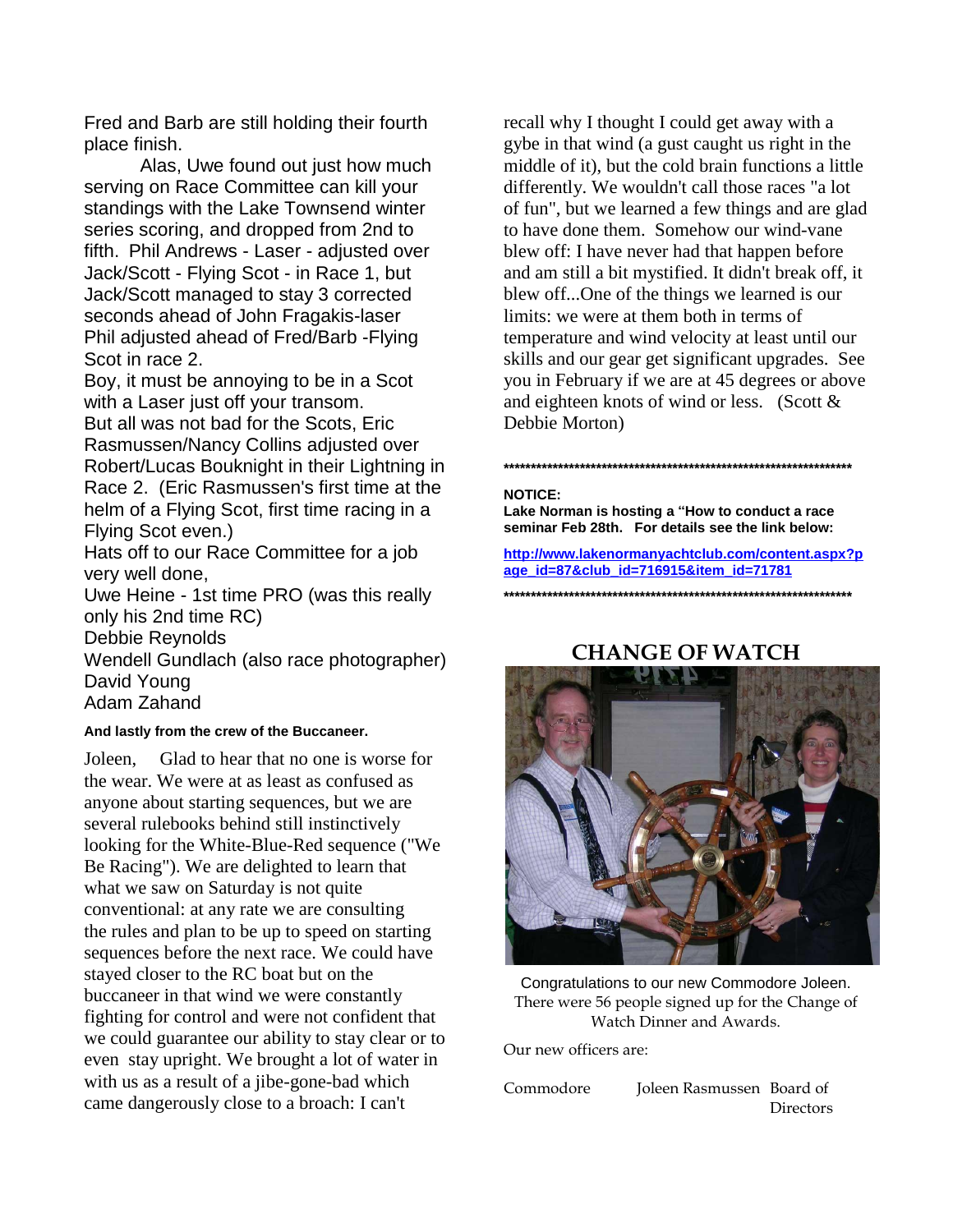| Vice Commodore Uwe Heine |                    | Race and       |  |  |  |  |
|--------------------------|--------------------|----------------|--|--|--|--|
|                          |                    | Property       |  |  |  |  |
| Rear Commodore           | Adam Zahand        | Education      |  |  |  |  |
| Treasurer                | David Raper        | Finance        |  |  |  |  |
| Secretary                | David Young        | Publicity and  |  |  |  |  |
|                          |                    | Historical     |  |  |  |  |
| Director                 | Nancy Heine        | Directory &    |  |  |  |  |
|                          |                    | Newsletter     |  |  |  |  |
| Director                 | Starling Gunn      | Cruise         |  |  |  |  |
| Director                 | David Duff         | Junior Sailing |  |  |  |  |
| Director                 | Valerie Nieman     | Mayor's Cup    |  |  |  |  |
| Director                 | Keith Smoot        | Social         |  |  |  |  |
| Director                 | Debra Reynolds     | Social         |  |  |  |  |
| Director                 | <b>Steve Raper</b> | Members &      |  |  |  |  |
|                          |                    | Website        |  |  |  |  |
| Past Commodore           | John Hemphill      | Nominating     |  |  |  |  |

Newly recognized as an honored emeritus was Bob Moates.

There were honors made to the emeriti with a newly designed plaque, Carol Moates, Bill Byrd, Betty Holjes & Frank Meldau. A fine bottle of Port with laser etched sailboats and verse were presented to John Hemphill and George Bagent.

The trophies were laser etched on black glass with the racer's names and a picture of their winning class of boat. There were custom made by Eric Rasmussen.

### **Saleboats for Sail -**

**1981 Isotope** - \$2500 with sails and a galvanized trailer. Crossbar, dolphin striker, and trampoline have been replaced and an extension added to the righting bar. Good boat for a beginning racer or someone looking to get back into racing. She won the 2005 Governor's Cup and continues to give challenge to the fleet leaders. Eric and I have owned this boat since 1998. She's gotten us hooked on Isotopes, so much so that we are upgrading to a 2006 model. Boat specifications at [http://www.intl](http://www.intl-fiberglass.com/isotope.html)[fiberglass.com/isotope.html.](http://www.intl-fiberglass.com/isotope.html)

Fleet Activities [http://www.intl](http://www.intl-fiberglass.com/Isotope%20Nationals%202006.html)[fiberglass.com/Isotope%20Nationals%20](http://www.intl-fiberglass.com/Isotope%20Nationals%202006.html) [2006.html](http://www.intl-fiberglass.com/Isotope%20Nationals%202006.html) Call or email if interested: 919-732-5410; [joleen.rasmussen@bowebellhowell.com](mailto:joleen.rasmussen@bowebellhowell.com)

**12'2 ft. Howmar daysailer/racer** for sale in Greensboro. (don't know year) Designed by Sparkman and Stephens. A great boat for kids, very fast and tippy. 90 sq. ft. of sail with jib. Beam 4'10". 86 long trailer. \$1500 for both, includes both sails, etc. Appraisal done in 2004. Call Carole Drexel - (336) 274-4789 or [cdrexel@triad.rr.com](mailto:cdrexel@triad.rr.com)

**14 Force 5 sailboat** with trailer - \$550. Ready to sail. Excellent boat for singlehanded daysailing and racing. Contact David Layton at 336-643-0282.

**16-foot Isotope**- \$3000 These boats are built for speed and race regularly on Jordan Lake as well as other local regattas. They have been built locally in Durham and New Bern, NC for over 30 years: <http://www.intl-fiberglass.com/boats.html>

This particular boat is vintage 1981 (see pictures below). It is in very good condition, with trampoline replaced a few years ago. Includes:

- Furling jib
- Righting bar (just in case)
- Trailer
- Catamaran sailing book

The boat is very light and can be pulled by any vehicle (including a car). It can be rigged by one person in about 30 minutes and sailed by one or two.

Contact - Phil Herold [\[pherold@nc.rr.com\]](http://webmail.att.net/wmc/v/wm/47E997450008F710000072F722230682229B0A02D2089B9A019C04040A0DBF9A0A02070A08?cmd=ComposeTo&adr=pherold@nc.rr.com&sid=c0) [http://raleigh.craigslist.org/boa/584349841.html](http://raleigh.craigslist.org/boa/584349841.html#_blank)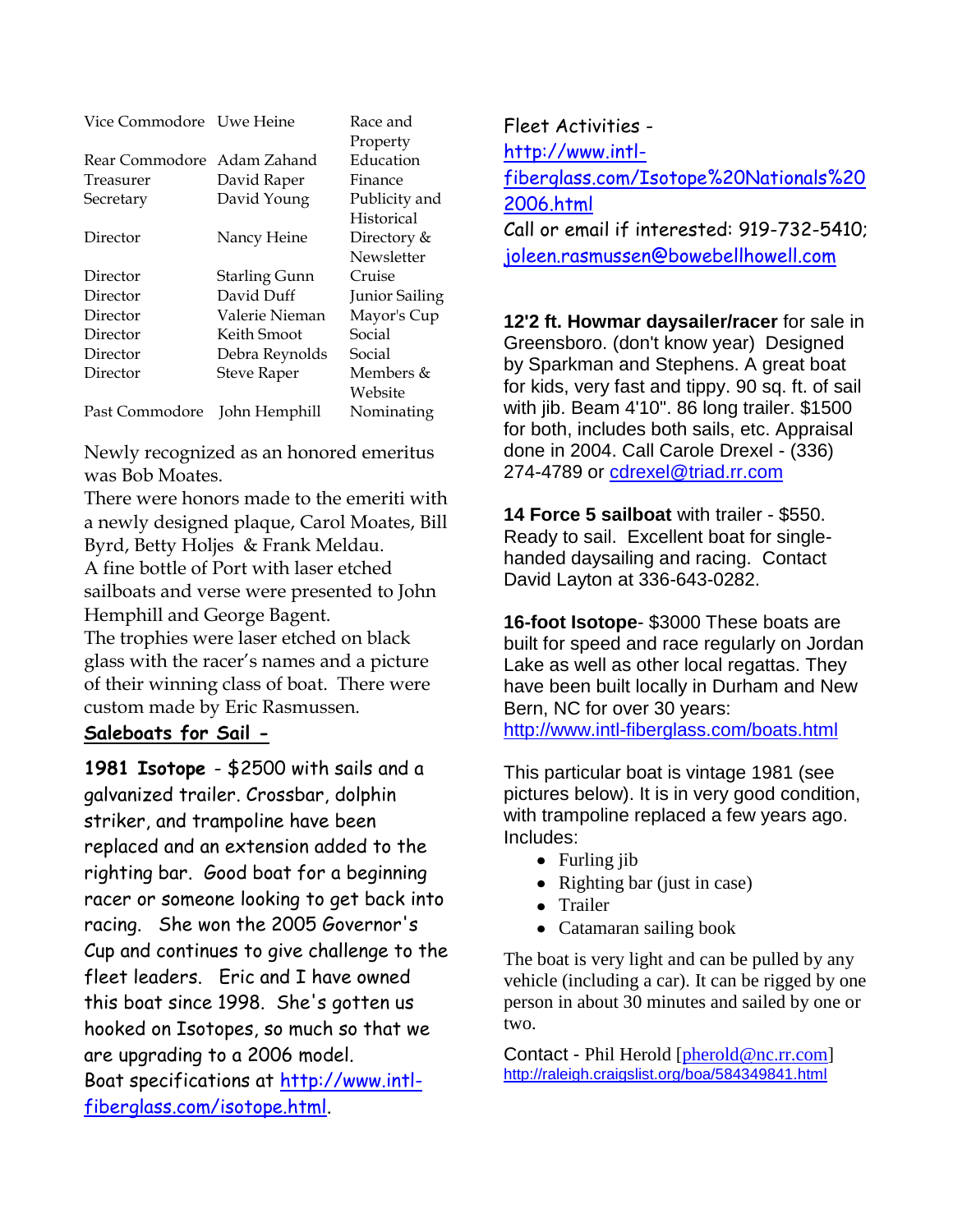

### **Call People. Go Sailing**

In an effort to involve more sailors in the Club"s Sailing Events and Racing Programs, this "Available to Crew" list is published in each newsletter. The people listed have taken our Learn to Sail class or have other previous sailing experience and are looking to get more time on the water. So, if you have a boat and would like to participate in the Summer or Frostbite Race Series, why don"t you call one of these folks for your crew? Alternatively, if you need a cruising partner on your boat or would like to team with someone on one of the city sailboats for a day sail or a race, contact someone on this list. If you would like to add your name to the list, contact Nancy Heine, Newsletter Editor (See the Help Lines box located in this newsletter).

| Name<br><b>Bill Byrd</b>                           | Home Phone<br>336-635-1926   | Work Phone<br>N/A | E-mail                   |
|----------------------------------------------------|------------------------------|-------------------|--------------------------|
| Chip Cromartie                                     | 336-601-0464                 | 336-274-3559      | cromartie@triad.rr.com   |
| Cynthia & Sam Reichelson<br><b>Catherine Clark</b> | 336-540-1279<br>336-315-0414 | 336-273-2511      | reichelson@cs.com        |
| Mike Bianco                                        | 336-299-4461                 |                   | mfbyanko@aol.com         |
| Keith and Kelly Francies                           | 366-292-9042                 | 336-362-5335      | keith.francies@davey.com |

**\*\* Attention\*\* – Can't remember the password for the login required for the Members Cove area on the website?? There is now a (Need password?) link. Click on this & it will bring up an email form addressed to our WebMaster with the subject line 'LTYC Members Cove login: - Send me your name and email address to receive login name and password.'** 

January Race Results - Race Results also available via <http://www.laketownsendyachtclub.com/Documents-temp/raceresults.pdf>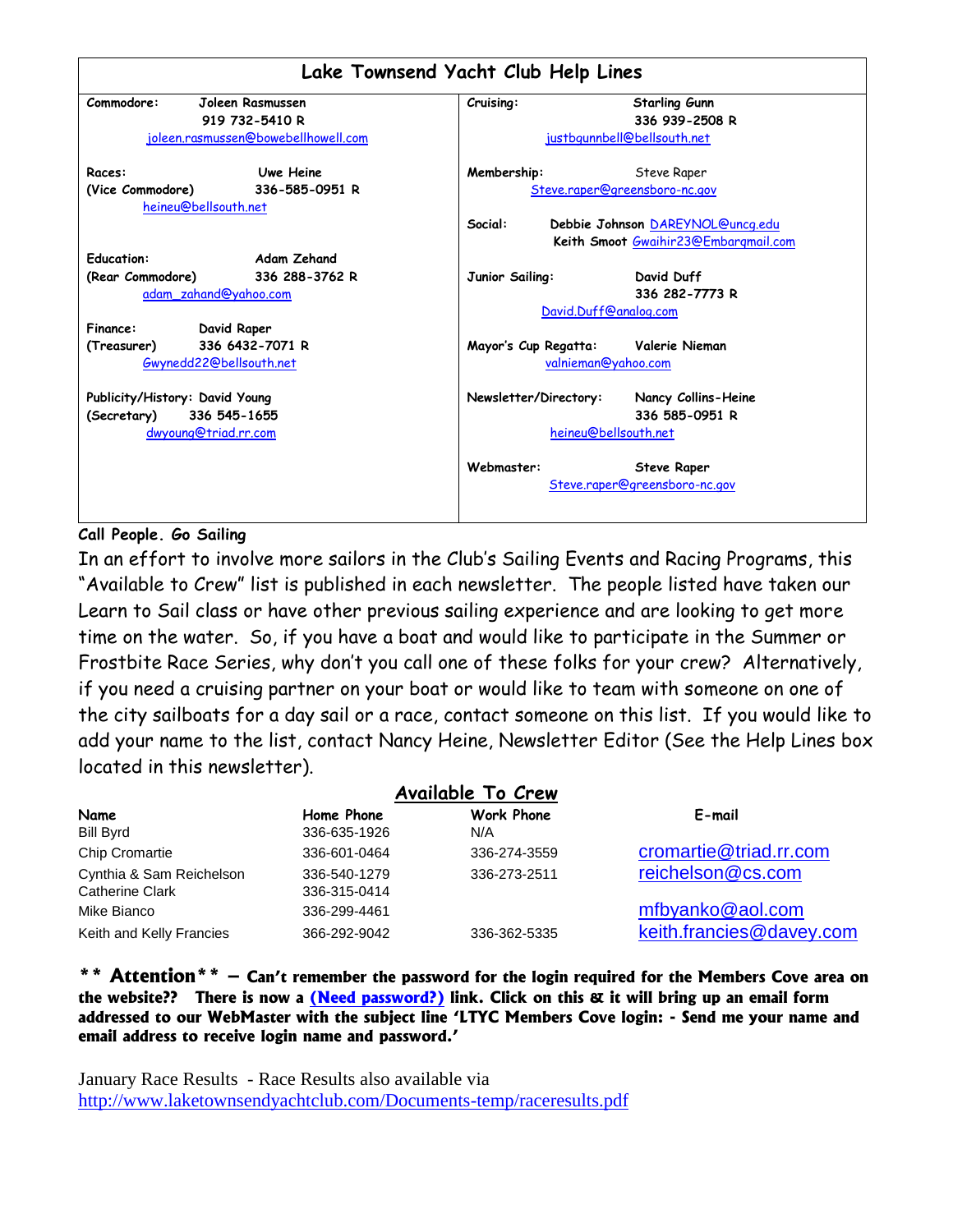#### Lake Townsend Yacht Club **Summer Series** January



Open Portsmouth

|           |         |                        |              |         |                 |                |                 | R3 6-16 kts 56deg        |      |                | R4 6-12 kts     |                   |            |                |
|-----------|---------|------------------------|--------------|---------|-----------------|----------------|-----------------|--------------------------|------|----------------|-----------------|-------------------|------------|----------------|
| Skipper   |         | Crew                   | Boat         | Sail #  | Place           | Score<br>Total | Elapsed<br>Time | Corrected<br><b>Time</b> | Code | Place          | Elapsed<br>Time | Corrected<br>Time | de         | Place          |
| Streb     | Bart    | Alex Streb             | YF           | 15      |                 | 26             | 21.93           | 25.38                    |      | 14             | 21.03           | 23.92             |            | 12             |
| Murphy    | Charles | Tom Deaton             | ΥF           | 2678    | 2               | 26             | 21.97           | 25.43                    |      | 13             | 20.73           | 23.58             |            | 13             |
| Griffin   | Jack    | Scott Ceasar           | FSCT         | 5818    | 3               | 21             | 24.27           | 27.24                    |      | 10             | 21.68           | 23.98             |            | 11             |
| Andrews   | Phil    |                        | LASE         | 2/69511 | 4               | 20             | 24.4            | 26.81                    |      | 11             | 22.9            | 24.81             |            | 9              |
| Fragakis  | John    |                        | LASE         | 6847    | 5               | 19             | 24.82           | 27.27                    |      | 9              | 22.55           | 24.43             |            | 10             |
| Bouknight | Robert  | Lucas Bouknight        | $\mathsf{L}$ | 13380   | $6\overline{6}$ | 17             | 22.62           | 26.49                    |      | 12             | 24.42           | 27.88             |            | 5              |
| Lupton    | Fred    | Barb Lupton            | <b>FSCT</b>  | 3638    | 7               | 16             | 25.05           | 28.11                    |      | 8              | 22.57           | 24.97             |            | 8              |
| Hemphill  | John    | <b>Bill McGalliard</b> | <b>FSCT</b>  | 4043    | 8               | 14             | 25.45           | 28.56                    |      |                | 22.75           | 25.17             |            | 7              |
| Rasmussen | Eric    | Nancy Collins          | <b>FSCT</b>  | 3801    | 9               | 12             | 27.72           | 31.11                    |      | 6              | 24.48           | 27.08             |            | 6              |
| Morris    | Steve   | Kevin Reilly           | <b>FSCT</b>  | 3500    | 10              | 8              | 31.67           | 35.54                    |      | 4              | 27.9            | 30.86             |            | 4              |
| Morton    | Scott   | Debbie Morton          | <b>BCN</b>   | 1178    | 11              |                | 29.92           | 34.67                    |      | 5              |                 |                   | DNF        | $\overline{2}$ |
| Bews      | Tom     | Bob Darby              | <b>FSCT</b>  | 2680    | 12              | $\overline{2}$ |                 |                          | DNS  | $\overline{2}$ |                 |                   | DNC        |                |
| Kobelev   | Sergey  |                        | CAT142       |         | 13              |                |                 |                          | DNC  |                |                 |                   | DNC        |                |
| Heine     | Uwe     |                        | <b>FSCT</b>  | 3801    |                 | 6              |                 |                          | RC   | 3              |                 |                   | RC         | 3              |
| Rasmussen | Joleen  |                        | <b>TNZ16</b> | 232     |                 | 0              |                 |                          | RC   |                |                 |                   | RC         |                |
| Reynolds  | Deborah |                        |              |         |                 | 0              |                 |                          | RC   |                |                 |                   | RC         |                |
| Young     | David   |                        | <b>FSCT</b>  |         |                 | 0              |                 |                          | RC   |                |                 |                   | lRC.       |                |
| Zahand    | Adam    |                        |              |         |                 | 0              |                 |                          | RC   |                |                 |                   | <b>IRC</b> |                |
| Gundlach  | Wendell |                        | <b>FSCT</b>  |         |                 | 6              |                 |                          | RC   | 3              |                 |                   | RC         | 3              |